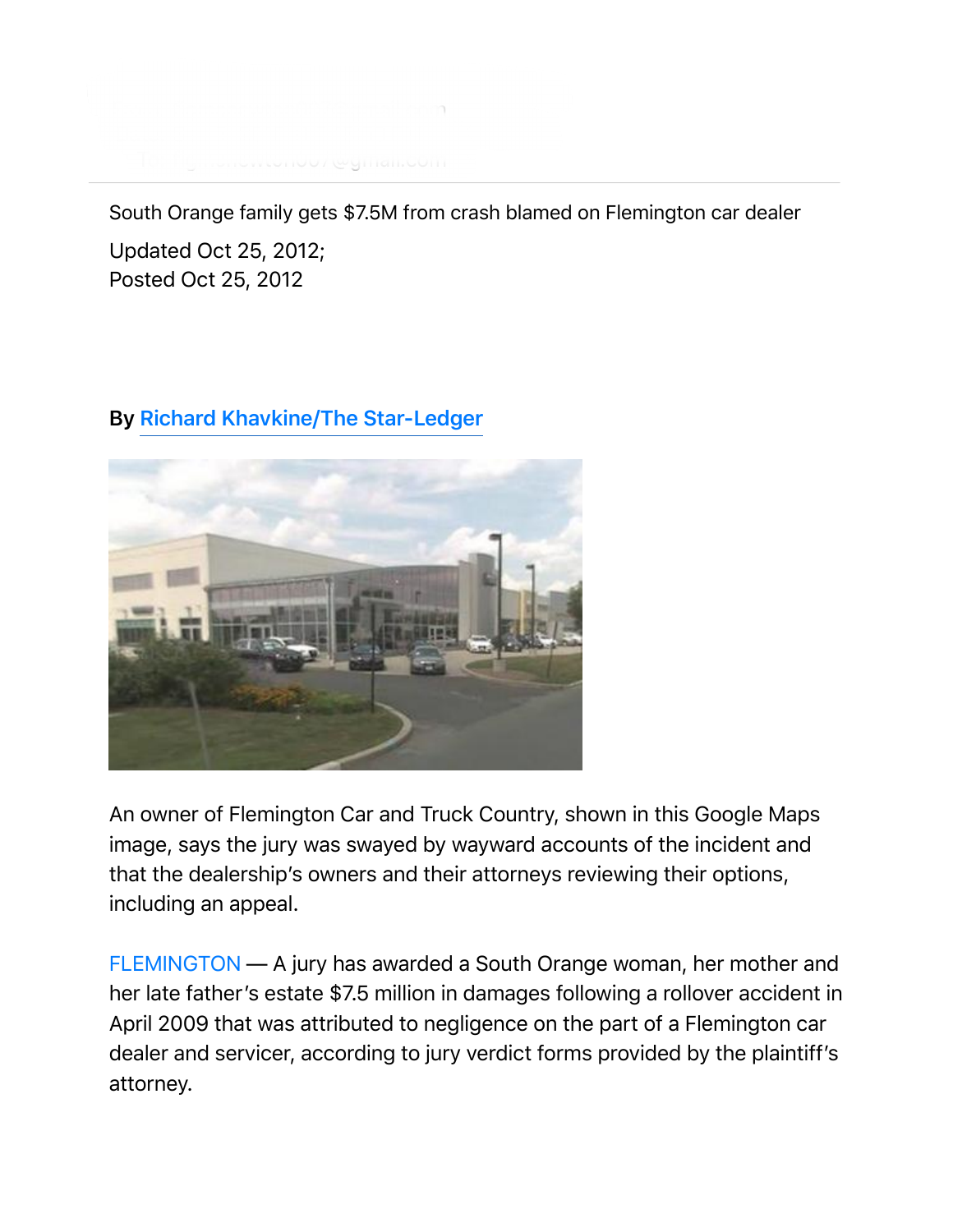But Steve Kalafer, an owner of Flemington Car and Truck Country, says the jury was swayed by wayward accounts of the incident and that the dealership's owners and their attorneys are reviewing their options, including an appeal.

The suit grew out of a tire blowout at 65 mph on Interstate 95 in Virginia as Carla Caesar's family was driving Florida from New Jersey in a 2004 Chevy Trailblazer, said the attorney, Christopher Hager.

The rollover crushed the SUV's roof. Caesar suffered a head injury; her father, Roy Allen, was critically injured, and her mother, Erna Allen, was also injured in the Easter Sunday accident.

The suit alleged that Roy Allen bought the SUV from Flemington Car and Truck Country and had it serviced at the dealership several times afterward, including through separate service contracts Allen later purchased, Hager said.

Allen last brought the vehicle to the dealer for service three days before the accident, when he also noted to technicians that the rear of the Trailblazer was handling poorly, Hager said.

The suit claimed the dealership was negligent in not alerting Allen to a bald spot on one of the Trailblazers' tires and inadequate tire tread and in not recommending that he replace the defective tire. Instead it was recommended that he have the tires rotated, Hager said.

"I rely on my car dealership to do right," he said, "and this dealership absolutely did not do that."

The eight-member jury in Superior Court in Newark returned a unanimous verdict on Tuesday. It awarded plaintiffs \$2 million in compensatory damages